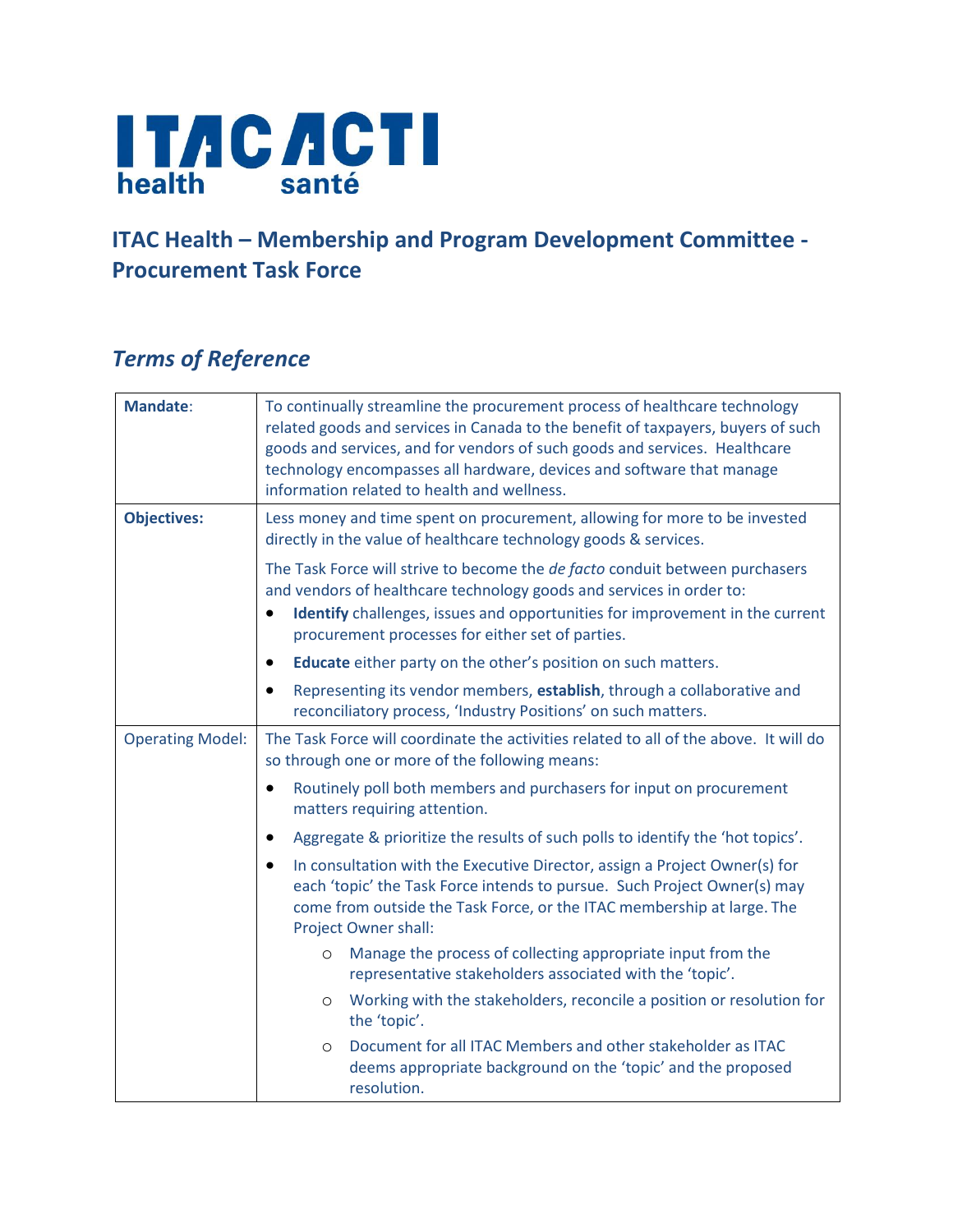|                    | Organize as appropriate education and communication sessions around the<br>'topic' and the resolution.<br>Work with Executive Director to communicate the currently identified "hot<br>topics", the activities underway to address these topics, the current status of<br>these activities and the results of the Task Force's efforts.                                                                                                                                        |               |  |
|--------------------|--------------------------------------------------------------------------------------------------------------------------------------------------------------------------------------------------------------------------------------------------------------------------------------------------------------------------------------------------------------------------------------------------------------------------------------------------------------------------------|---------------|--|
|                    |                                                                                                                                                                                                                                                                                                                                                                                                                                                                                |               |  |
| <b>Initiatives</b> | Value of Procurement - Develop an Algorithm to be<br>universally applied to any procurement to enable<br>comparative relative value amongst other<br>procurements.                                                                                                                                                                                                                                                                                                             | Complete      |  |
|                    | National Procurement Harmonization - Lobby to<br>unify procurement processes nationally in order to<br>streamline the efficiency of procurement.                                                                                                                                                                                                                                                                                                                               | Perpetual     |  |
|                    | Limitation of Liability - Lobby for the removal of "No<br>Limits of Liability" clause(s) imposed on vendors in<br>the contracting process.                                                                                                                                                                                                                                                                                                                                     | Underway      |  |
|                    | eSubmission of Proposals - Lobby for the<br>elimination of multiple hard-copy proposal<br>responses.                                                                                                                                                                                                                                                                                                                                                                           | Underway      |  |
|                    | Public Private Partnerships (P3) - Lobby for a<br>standard framework of P3s be accepted nationally.<br>As part of this initiative, liaise with ITAC to identify<br>possible players outside the traditional healthcare<br>technology vendors who might lead P3s.                                                                                                                                                                                                               | To be started |  |
|                    | <b>Educating Startups and New Market Entrants -</b><br>Through various mechanisms offer insights into<br>various aspects of how the Canadian healthcare<br>system operates and purchases healthcare<br>technology solutions and services to vendors<br>unfamiliar with this market. This initiative will be<br>coordinated with the efforts of the new "startup"<br>task force. Also, consider coordinating with NIHI to<br>deliver training as part of their bootcamp events. | Proposed      |  |
|                    | Partnering - Facilitate partnering among larger,<br>established vendors and startups / SMEs with niche<br>or specialized healthcare technology and services.<br>This initiative will be coordinated with the efforts of<br>the new "startup" task force.                                                                                                                                                                                                                       | Proposed      |  |
|                    | Promote use of the "Value of Procurement"<br>algorithm - The intent is to position the algorithm as<br>a vehicle for common ground among all<br>stakeholders. Consider assigning an academic as the<br>Project Owner rather than a vendor representative<br>and working with CHIEF to identify past<br>procurements that might be good candidates for                                                                                                                          | Proposed      |  |